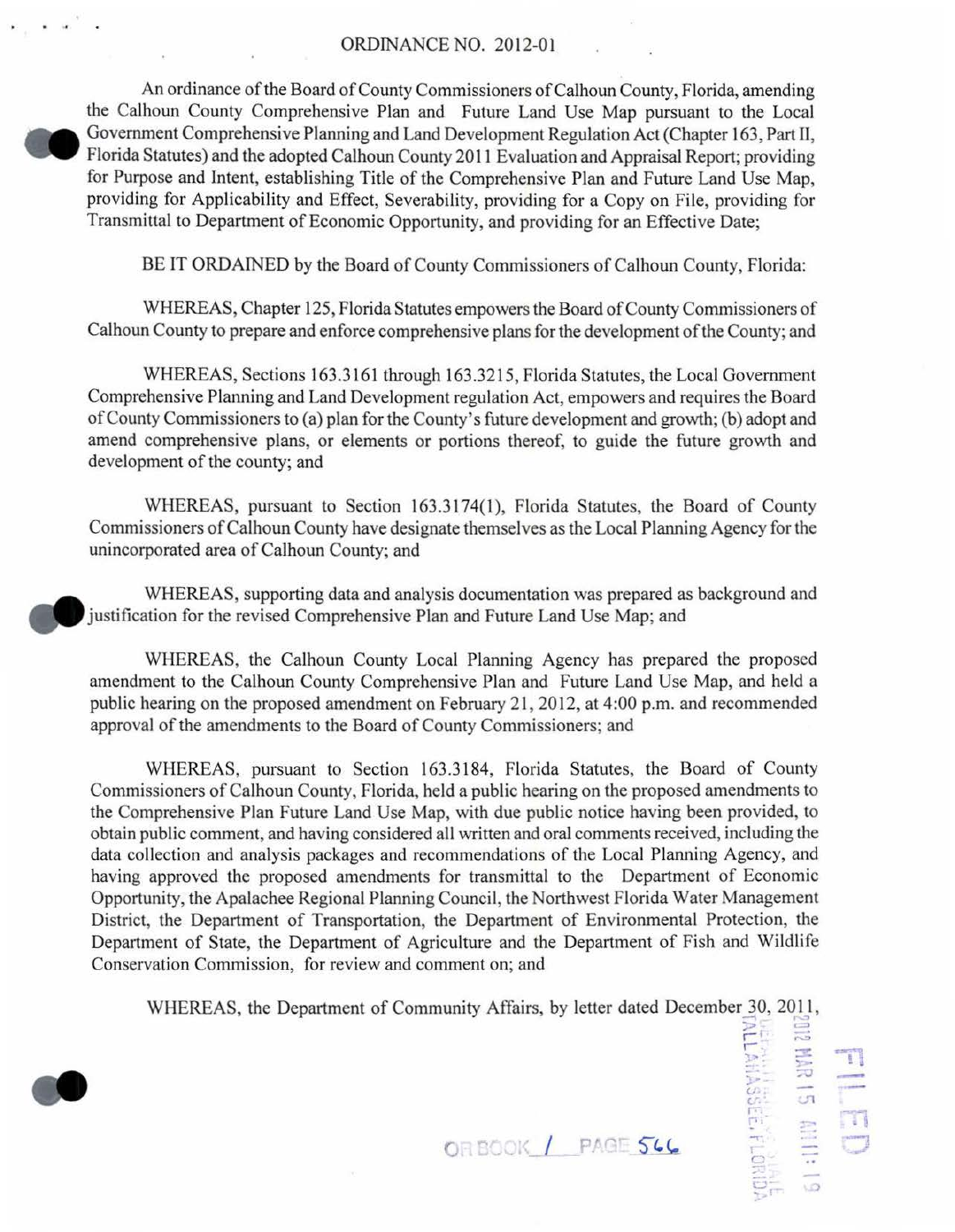transmitted its objections, recommendations, and comments on the proposed amendment of the Calhoun County Comprehensive Plan Future Land Use Map, stating that the Department had no objections to the amendment; and

WHEREAS, pursuant to Section 163.3184, Florida Statutes, on February 21, 2012 at 4:00 p.m., the Board of County Commissioners of Calhoun County, Florida, acting as the Local Planning Agency, held a public hearing, with due public notice having been provided, on the adoption of Comprehensive Plan Future Land Use Map amendment; and

WHEREAS, pursuant to Section 163.3184, Florida Statutes, the Board of County Commissioners of Calhoun County, Florida, held a public hearing on February 21, 2012, at 5:00 p.m. on the adoption of an ordinance for the amendments to the Comprehensive Plan and Future Land Use Map, with due public notice having been provided, to obtain public comment, and having considered all written and oral comments received, including the data collection and analysis packages and recommendations of the Local Planning Agency and of the Department of Community Affairs Objections, Recommendations and Comments Report (ORC), and having adopted and approved the proposed amendments for transmittal to the Department of Economic Opportunity, the Apalachee Regional Planning Council, the Northwest Florida Water Management District, the Department of Transportation, the Department of Environmental Protection, the Department of State, the Department of Agriculture and the Department of Fish and Wildlife Conservation Commission, for review and comment on; and

WHEREAS, in exercise of its authority the Board of County Commissioners of Calhoun County, Florida, has determined it necessary and desirable to adopt the revised Comprehensive Plan and Future Land Use Map to encourage the most appropriate use of land, water and resources, consistent with the public interest; and deal effectively with future issues that may result from the use and development of land within Calhoun County.

NOW, THEREFORE, BE IT ORDAINED by the Board of County Commissioners of Calhoun County, Florida, as follows:

Section 1. Purpose and Intent.

This Ordinance is enacted to carry out the purpose and intent of, and exercise the authority set out in, the Local Government Comprehensive Planning and Land Development Regulation Act, Sections 163.3161 through 163.3215, Florida Statutes, and Chapter 125, Florida Statutes, as amended;

Section 2. Title of Comprehensive Plan Future Land Use Map.

The revised version of the Future Land Use Map and the Comprehensive Plan for Calhoun County, Florida, shall be entitled "The 2012-2025 Calhoun County Comprehensive Plan and Future Land Use Map as adopted February 21 2012",

Section 3. . Calhoun County Future Land Use Map Amendment.